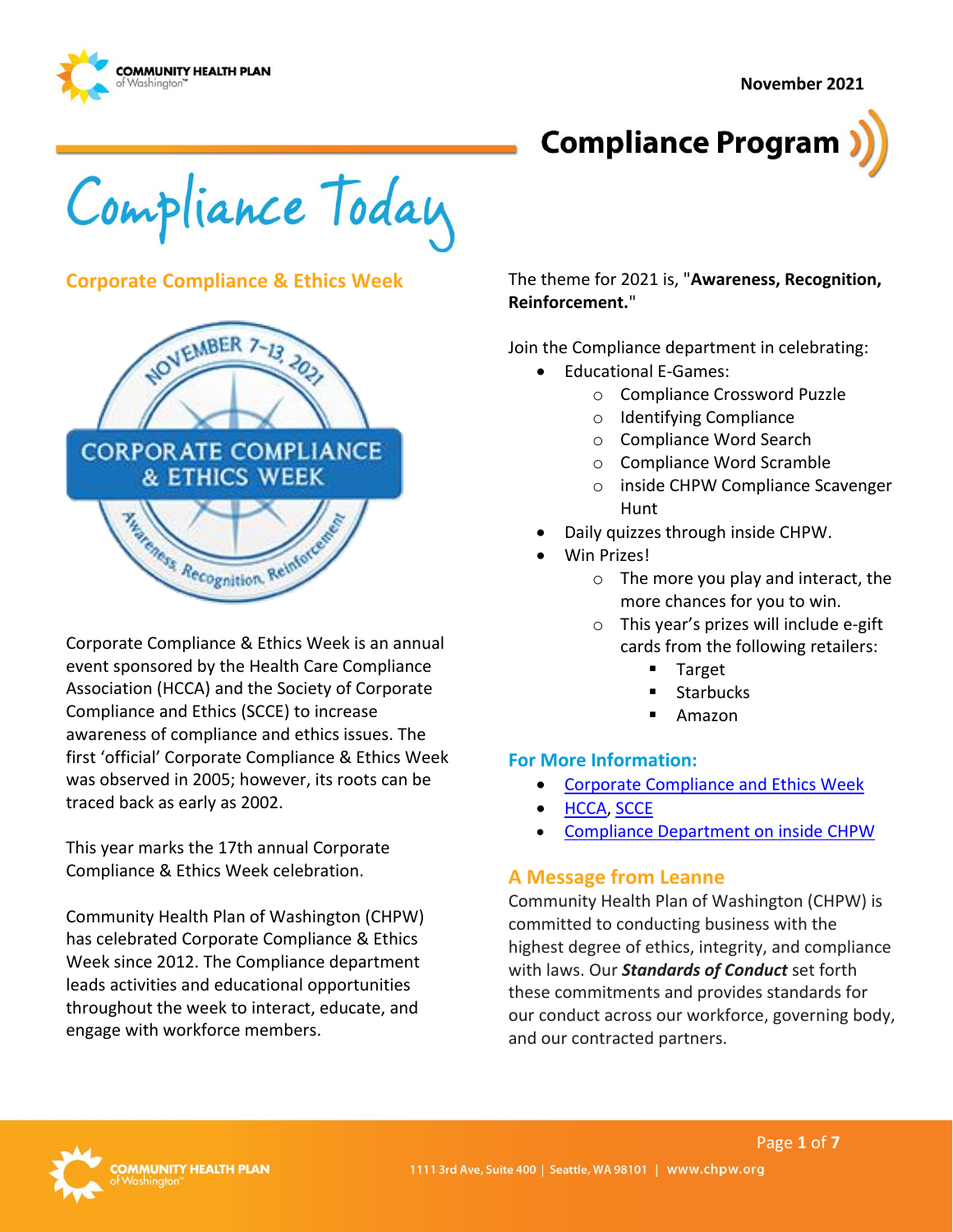



Compliance Today

*CHPW's Standards of Conduct* are an extension of our Mission and organizational values. *CHPW's Standards of Conduct* go beyond complying with laws; the standards reflect our expectation that CHPW's staff, governing body, and contracted partners conduct all business with honesty, dignity, and respect for our members and that all activities are conducted with the utmost degree of integrity. *CHPW's Standards of Conduct* are designed to help guide us in our decision-making and activities on behalf of CHPW to ensure that we continue to meet our high ethical standards. It is important that each of us understand and follow the *CHPW's Standards of Conduct*, comply with all applicable laws, and refrain from business situations that would place us at risk or jeopardize CHPW's integrity and reputation in the community.

Every CHPW workforce member is encouraged to report any known or suspected illegal or unethical behavior, or violations of the Standards of Conduct. CHPW provides access to a confidential, anonymous **Compliance Hotline** for workforce members to report instances of suspected or detected non-compliance, potential fraud, waste, or abuse (FWA), and other compliance and ethics concerns. The Hotline is operated and available 24 hours a day, seven days a week at **(800) 826-6762**, by NAVEX (vendor)**.** You can also make an anonymous report online by visiting the Compliance Hotline reporting site at: [http://chpw.ethicspoint.com.](http://chpw.ethicspoint.com/) You can access the online reporting site with the link above, visiting the 'Compliance Hotline' button from the Employee Quick Links on the *inside*CHPW home

page, and from a link on the Compliance department page on *inside*CHPW.

CHPW prohibits retaliation for compliance-related questions or reports of potential non-compliance or potential FWA made in good faith. Making deliberately false or malicious reports is prohibited. If you feel you have been threatened or intimidated after making a report, or prior to making a report, notify the HR department or the VP, Compliance Officer.

Maintaining ethical conduct and complying with laws are foundational to CHPW's mission and success. We count on every workforce member to do their part by understanding and complying with the Standards of Conduct and to report any potential concerns.

CHPW's Standards of Conduct are available at: [https://inside.chpw.org/departments/compliance/](https://inside.chpw.org/departments/compliance/standardsofconduct~3) [standardsofconduct~3](https://inside.chpw.org/departments/compliance/standardsofconduct~3)

# **Managing Access and MAC Forms**

Strong security controls and individual diligence are critical to preventing unauthorized access or disclosure of protected health information (PHI). CHPW uses role-based job descriptions and defined PHI Access Level Categories to limit workforce member access to the appropriate level of PHI, required to perform a specific function.

To ensure the appropriate level of access is granted to a workforce member, the hiring manager (or the business owner in the event of a vendor or auditor) is responsible for partnering

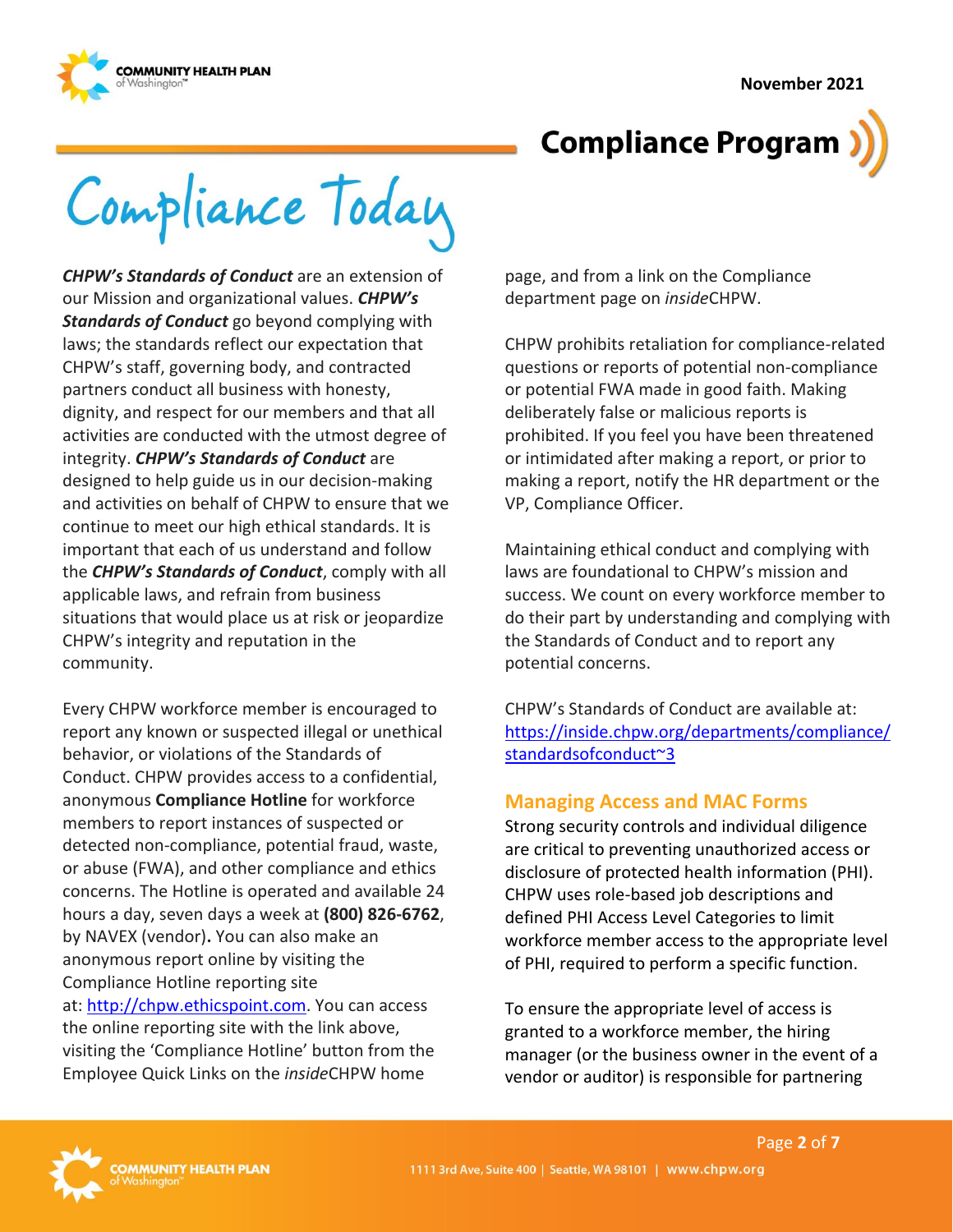



Compliance Today

with their HR Business Partner to complete and submit a New Hire Move, Add, and Change (MAC) Form located under the "Employee Tools" section on inside CHPW **at least five (5) business days prior to the workforce member or contractor start date**.

When there is a change in job function, it is important that the workforce member's access be confirmed or modified based on their job description. The Change MAC Form should be submitted **at least five (5) business days prior to the workforce member's change in job function**.

When a workforce member separates employment (voluntarily or involuntarily), the manager must submit a Departure MAC Form as soon as a separation date has been finalized, but **no later than five (5) business days prior to the workforce member's last day of work** (in the case of voluntary separation), **or immediately** (in the case of involuntary separation) noting same-day separation.

Failure to comply with CHPW's MAC Form process or any other security policy may result in disciplinary action as described in Corrective Action and Discipline Policy (EE204). Disciplinary action may include termination. Legal actions may also be taken if a violation of the law has occurred.

A quick training is available in UKG Pro Learning for people managers to learn about the MAC Form process. This training is not assigned; search for "MAC Form Training" in the catalogue.

## **For More Information:**

- [Employee Network and Facility Access](https://chpwa.sharepoint.com/:b:/r/sites/PoliciesandProcedures/Compliance/Employee%20Network%20and%20Facility%20Access%20Authorization%20MAC%20Form%20Procedure%20-%20CO335.pdf?csf=1&web=1&e=TEkFir)  [Authorization \(MAC Form Procedure\)](https://chpwa.sharepoint.com/:b:/r/sites/PoliciesandProcedures/Compliance/Employee%20Network%20and%20Facility%20Access%20Authorization%20MAC%20Form%20Procedure%20-%20CO335.pdf?csf=1&web=1&e=TEkFir)  [Procedure](https://chpwa.sharepoint.com/:b:/r/sites/PoliciesandProcedures/Compliance/Employee%20Network%20and%20Facility%20Access%20Authorization%20MAC%20Form%20Procedure%20-%20CO335.pdf?csf=1&web=1&e=TEkFir) (CO335)
- [Corrective Action and Discipline Policy](https://chpwa.sharepoint.com/:b:/r/sites/PoliciesandProcedures/Employee%20Policies%20HR/Corrective%20Action%20and%20Discipline%20Policy%20-%20EE204.pdf?csf=1&web=1&e=0gDbin) (EE204)

# **Data Classification and Protection**

Appropriate controls must be in place to protect data from intentional or accidental disclosure, modification, or destruction. Systems that process, store, or forward CHPW information must comply with appropriate levels of security defined for that information.

This applies to all CHPW information including, but not limited to, information that is either stored or shared by any means. This includes electronic information, information on paper, and information shared visually (such as video conferencing).

All CHPW workforce members should familiarize themselves with the information labeling and handling guidelines.

# **Information Classification**

All CHPW information will be classified at one of three levels: **public, highly sensitive, or internal use only**.

- **Public:** this is the least restrictive classification. It is information that if disclosed, would not adversely impact CHPW, its members or staff. Examples of this information include:
	- o Press releases

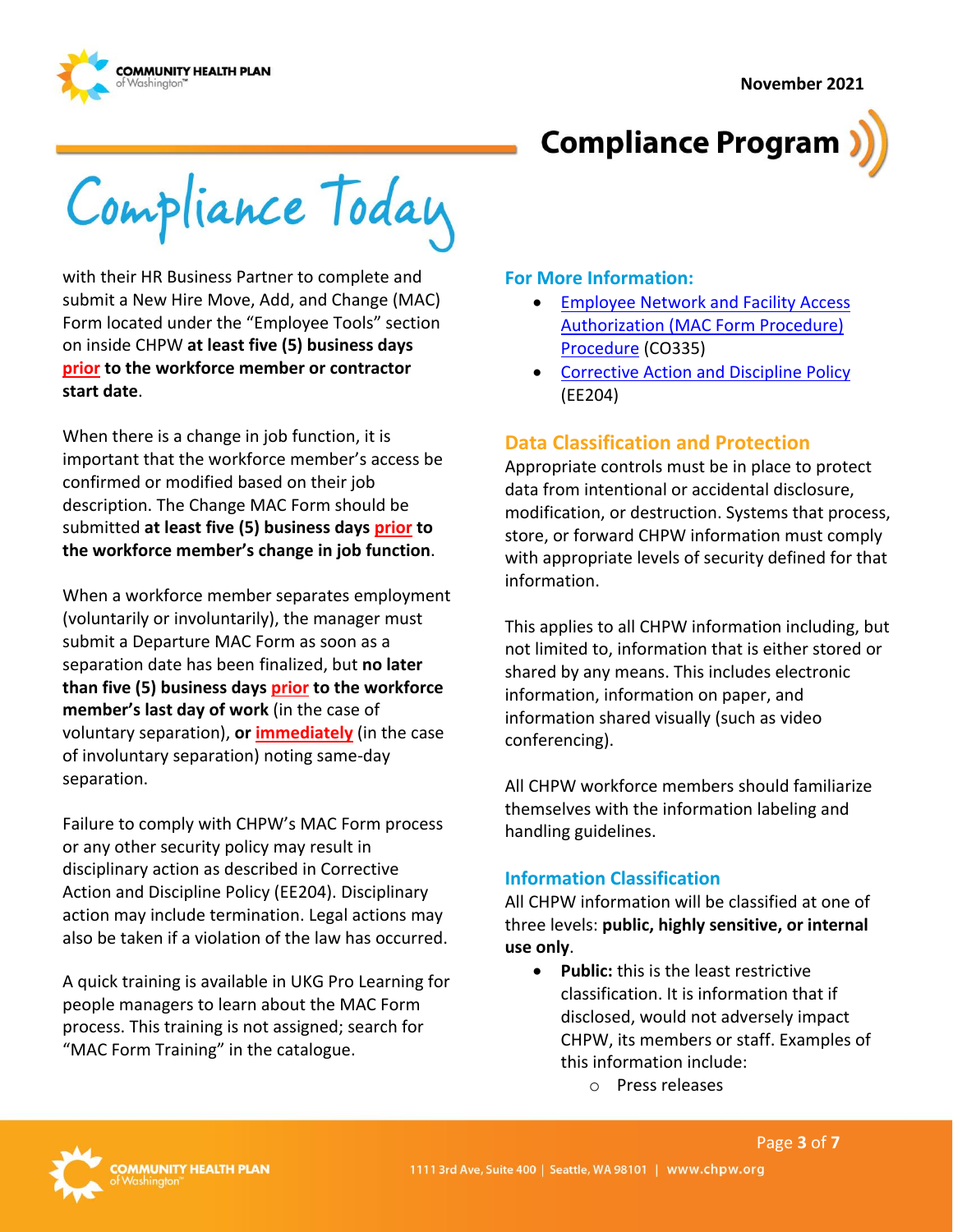#### **November 2021**



# **Compliance Program**

Compliance Today

- o Marketing Materials
- o Public web site information
- **Highly Sensitive**: this information requires a greater level of protection to prevent loss of inappropriate disclosure. Sensitive information includes information designated by HIPAA "protected health information," and payment card information as designated by the Payment Card Industry Data Security Standard (PCI DSS). Examples include:
	- o Individually Identifiable Health Information
	- o Credit Card or other financial account numbers
	- o Social Security Numbers
	- o Driver's License Numbers
- **Internal Use Only**: this information is for organizational use only and distributed only on a "need to know" basis. This includes information where disclosure may damage the public trust placed in CHPW but would not violate any regulations. This includes information that is available to business units and used for official purposes, but in general should not be released to the public. Examples include:
	- o Financial accounting information
	- o Payroll information
	- o Budgets
	- o Contracts

# **Information Classification**

• Each information system is to be classified according to the categories above and considering the risk associated with the

data being stored or processed. All electronically stored information must have a designated data custodian. It is the data custodian's responsibility to classify the information and understand its value, legal requirements, sensitivity, and criticality to CHPW. The data custodian is normally someone who is responsible for, or dependent on, the business process associated with the information asset, and who is knowledgeable about how the information is acquired, transmitted, stored, deleted, and otherwise processed.

- Information assets must be evaluated, valued, and categorized by the data custodian on a regular basis.
- The data custodian must periodically review access rights to the information to ensure the rights are removed from any personnel no longer requiring business access. The access review frequency can be set based on the information classification (e.g., 3-month intervals, 6-month intervals, 12-month intervals).
- If information at several different classification levels exists on a computer storage media, then the system controls must reflect the requirements associated with the most restrictive data classification level.
- All information assets must be used, accessed, stored, transmitted, transported, deleted, and destroyed in a manner consistent with the requirements for the information classification level.

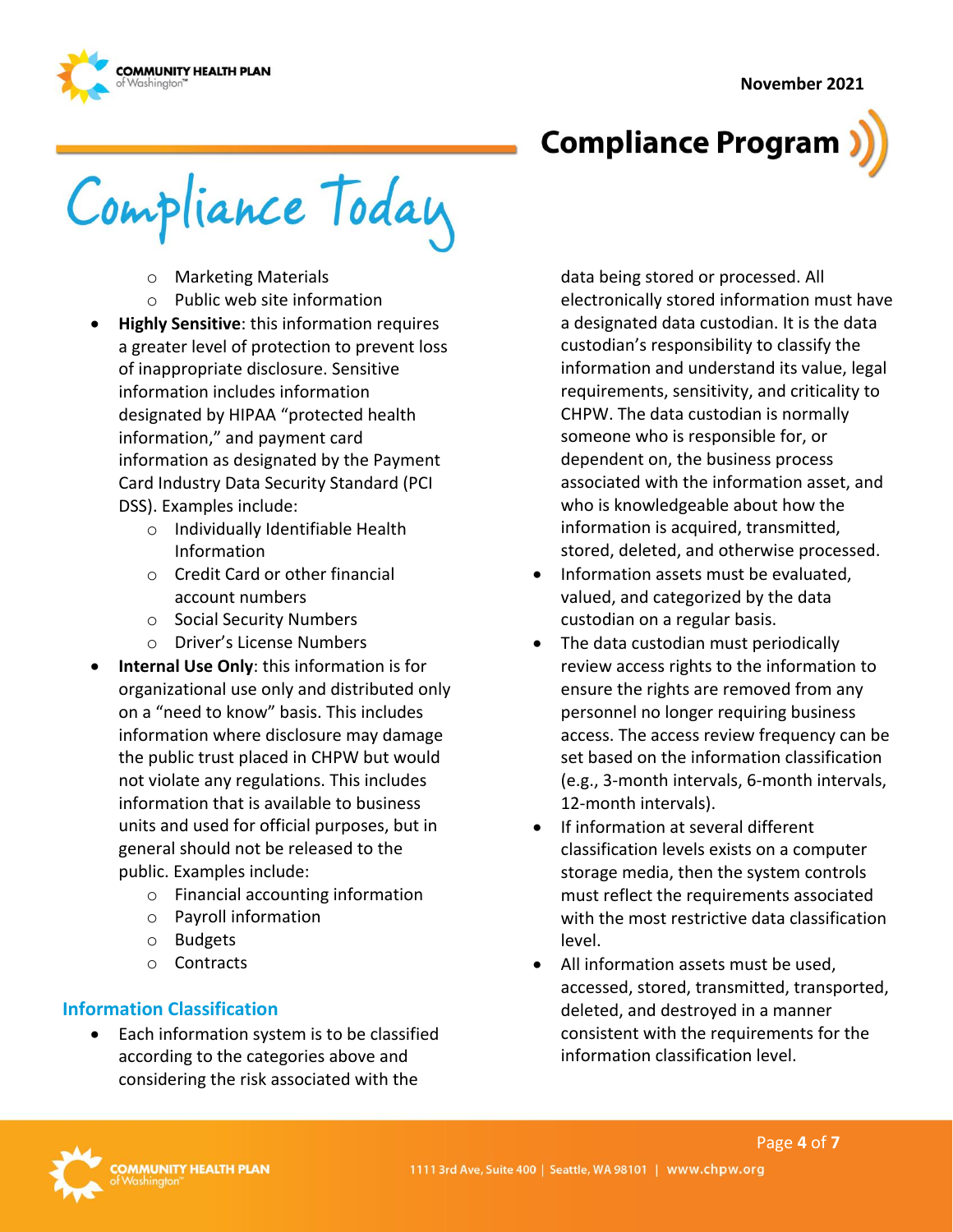



Compliance Today

• The data custodian is responsible for controlling access to their information and must be consulted when other entities wish to extend access authority.

#### **Information Protection**

- Protective measures must consider the value associated with unauthorized access or loss of information assets.
- Highly Sensitive data sent across any network connection must be encrypted in accordance with the CHPW Encryption Standard.
- Private or confidential data stored in a database or file system must be encrypted in accordance with CHPW's Encryption Standard Procedure (IT133) unless an exception is granted by the Security Officer. Any exceptions must be reviewed annually.

#### **For More Information:**

• [Data Classification and Protection Policy](https://chpwa.sharepoint.com/:b:/r/sites/PoliciesandProcedures/IST/Data%20Classification%20and%20Protection%20Policy%20-%20IT136.pdf?csf=1&web=1&e=khVQYH) (IT136)

## **Conflicts of Interest**

A conflict of interest can occur when a person or a member of a person's family has an existing or potential interest, or relationship which impairs, or might appear to impair, the person's independent judgement. Family members include a spouse, parents, siblings, children, and others living in the same household.

Workforce members at Director level or above must complete a *Conflict of Interest Statement* and a *Disclosure Statement* upon hire, promotion,

when a new conflict arises, and at least annually thereafter. Statements are maintained by the HR department.

Certain relationships with an entity which does business with or directly/indirectly competes with CHNW/CHPW may create a conflict of interest or appearance of conflict of interest. A few examples include:

- Serving as an officer, director, employee, or independent contractor of such an entity.
- Owning or controlling (directly or indirectly) 5% or more of the equity interests of such an entity.
- Receipt of gifts or other favors from such an entity.

A conflict of interest is not inherently illegal or unethical and does not necessarily mean the conflict is damaging for CHNW/CHPW. Each of the following examples may be permissible given the appropriate disclosure and approval:

- A Board member owns a business that provides print services for CHPW member materials.
- A Board member leases real estate to CHPW.
- A Board member applies for employment with CHPW.

These examples can be managed with appropriate disclosure and decision-making. Workforce members should seek clarification from their supervisor, HR, or the Compliance Officer any time they have questions regarding whether a situation presents a potential conflict of interest.

Page **5** of **7**

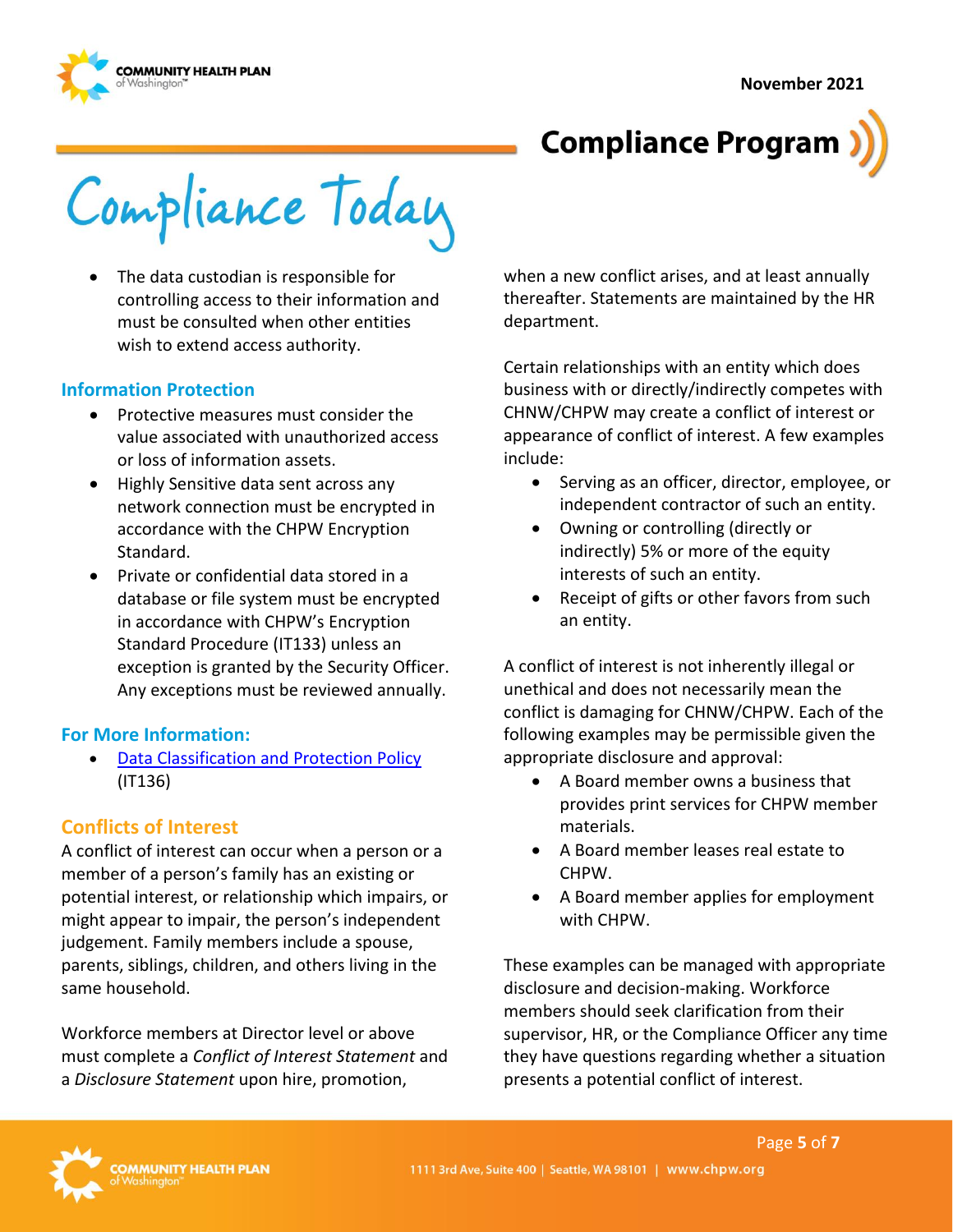**November 2021** 





Compliance Today

## **For More Information:**

• [Conflict of Interest Policy](https://chpwa.sharepoint.com/:b:/r/sites/PoliciesandProcedures/Employee%20Policies%20HR/Conflict%20of%20Interest%20Policy%20-%20EE105.pdf?csf=1&web=1&e=IBwnAA) (EE105)

## **Compliance Anonymous Reporting**



CHPW provides access to a confidential, anonymous **Compliance Hotline** for workforce members to report instances of suspected or detected non-compliance, potential FWA, and other compliance and ethics concerns. The Hotline is operated and available 24 hours a day, seven days a week at **(800) 826-6762**, by NAVEX (vendor). You can also make an anonymous report online by visiting the Compliance Hotline reporting site at: [http://chpw.ethicspoint.com/.](http://chpw.ethicspoint.com/) You can access the online reporting site with the link above, visiting the 'Compliance Hotline' button from the Employee Quick Links on the inside CHPW home page, and from a link on the [Compliance Page on inside CHPW.](https://inside.chpw.org/departments/compliance)

To ensure confidentiality and comfort in reporting, the Hotline vendor does not trace or record calls. When you make a report online, you are provided with a 'Report Key' and create a password to follow up on your report. Without these, you will

not be able to follow up on your submission. NAVEX is unable to recover this information for you. If you choose to remain anonymous, no one will attempt to identify you. If you choose to identify yourself, CHPW will keep your identity confidential, to the fullest extent possible or allowed by law.

When you make a report, the information is provided to the VP, Compliance Officer and the VP, General Counsel for investigation and resolution. You can request an update on the progress or outcome of the investigation by contacting the Compliance Hotline and using the unique identification number and PIN provided during your initial report, or by logging in to the online reporting tool using the 'Report Key' and password mentioned above.

# **Reminders and Updates New P&P SharePoint Site, Templates, and Standards**

CHPW is retiring its current *SharePoint 2010* (i.e., [http://chpsp/\)](http://chpsp/) site. As a result, the Compliance department has migrated CHPW's Policies and Procedures (P&Ps) to the new *SharePoint Online* environment located at

[https://chpwa.sharepoint.com/sites/PoliciesandPr](https://chpwa.sharepoint.com/sites/PoliciesandProcedures) [ocedures.](https://chpwa.sharepoint.com/sites/PoliciesandProcedures)

The Compliance team is taking advantage of this opportunity to roll out refreshed P&P and Desk Procedure (DP) templates, an updated Style Guide, and approval process.